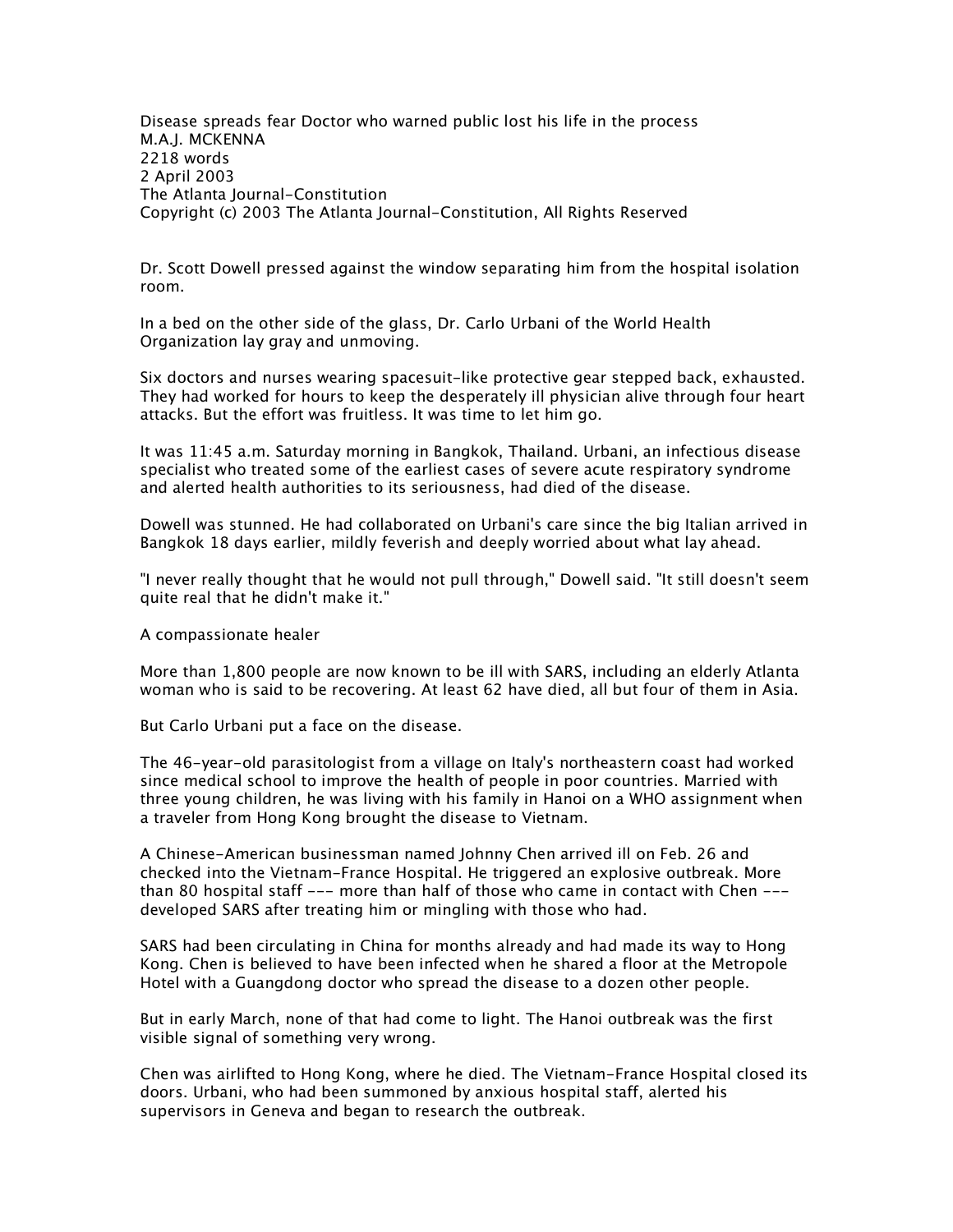*Urbani had a philosophy. He expressed it in 1999, when he helped accept the Nobel Peace Prize for Doctors without Borders, the humanitarian group whose members are famous for charging into danger with little thought for themselves.*

*"Health and dignity are indissociable in human beings," he said at the time. "It is a duty to stay close to victims and guarantee their rights."*

In Hanoi, Urbani stayed close to the victims of the still-unnamed disease. He returned *several times to the hospital, tracing the paths of infection and taking samples from the sick. He began to be worried that the illness was a particular threat to health care workers, who are in such close contact with patients. He alerted the WHO that precautions were needed to keep health workers from getting sick.*

*And then he began to feel ill himself.*

*'Worse than you imagined'*

*Scott Dowell had never heard of Urbani. The infectious disease physician, an employee of the Centers for Disease Control and Prevention in Atlanta, is director of a program set up to detect new diseases in Asia.*

*On March 11, Dr. Tim Uyeki of the CDC joined Dowell in Bangkok. Uyeki is a member of the Epidemic Intelligence Service, the shock troops who agree to be dispatched anywhere at a moment's notice. In Atlanta the day before, he had gotten the call: Go to Hanoi immediately; stop in Bangkok to get a visa and lab supplies.*

*Uyeki told Dowell and Dr. Michael Martin, a recent EIS graduate on Dowell's staff, about the burgeoning Hanoi outbreak. With no lab results yet to go on, the three doctors guessed the illness might be influenza, possibly a fatal, fast-moving strain.*

*"We were very concerned," Dowell recounted Tuesday in a telephone interview. "Bangkok is a regional hub for airlines, and people throughout Asia come here for medical care. We assumed it would come here."*

*Dowell met immediately with the local WHO representative. He left reassured that the agency knew how serious the problem might be. But the reassurance did not last long. At 9:45 that night, his phone rang. It was the WHO official.*

*"What we talked about this afternoon has happened," he said. "And it is worse than you imagined. It is one of our staff."*

*It was Urbani, who was coming to Bangkok for medical care. His plane would land in 20 minutes.*

*Dowell raced to the airport through Bangkok's notorious traffic, trying by cellphone to alert the Thai Ministry of Health, the local quarantine officers and hospital staff. By the time he arrived, the flight had landed. The bus that brings passengers across the tarmac was on its way to the gate.*

*"We held up a piece of paper with his name on it," Dowell said. "But we noticed him as soon as he got off the bus. He had a grim look on his face."*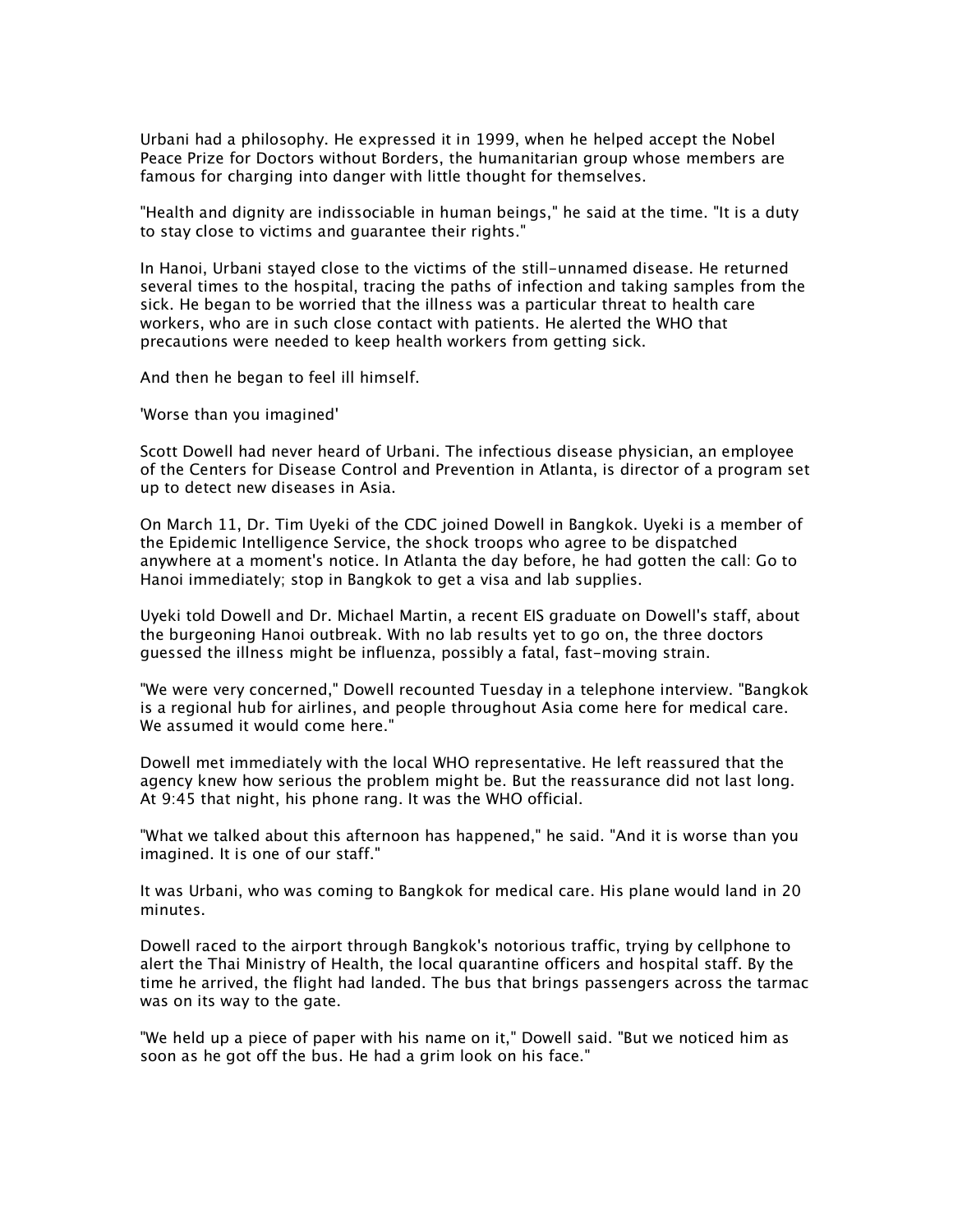*Dowell and the quarantine officer greeted Urbani gingerly, staying several feet away and taking care not to shake hands. They led him through an unused part of the airport to a driveway that travelers would not use, to meet an ambulance.*

*The ambulance wasn't there. Its crew, frightened by news of the disease coming their way, had stopped to get protective gear. Then they had gotten lost in the airport. It would take them 90 minutes to find the right door.*

*"I had heard enough about transmission in Hanoi to be nervous, and Carlo emphasized that he didn't want me too near him," Dowell said. "So we arranged two plastic chairs about 8 feet apart --- far enough to be safe, we thought, but close enough to talk over the noise of cars going by. And then the ambulance pulled up, and out spilled people in full spacesuits to scoop up the three of us in street clothes."*

*The ambulance took Dowell and Urbani to a hospital where workers had improvised a negative-pressure room, a key component of Western infection isolation that is seldom available in the developing world. With no way to seal it off, they had rigged fans to suck air through the room and blow it out the window, in an effort to keep disease organisms from drifting into the rest of the hospital.*

*"Carlo was quiet," Dowell recalled. "He wasn't particularly sick --- he wasn't short of breath, he wasn't coughing. Mostly he had a bit of fever, and he was scared he would get worse."*

## *A sudden downturn*

*Urbani did get worse --- but not immediately. For a week, he seemed relatively well. His fever remained at about 100 degrees, his chest X-rays stayed clear, and his lungs did a good job of getting oxygen into his blood.*

*"For the most part, he was not a patient who needed to be in a hospital," Dowell said. "But he was scared, and depressed. In Hanoi he had seen patients who were well in the morning and very sick in the afternoon, and he feared it would be quick."*

*The number of SARS cases was climbing throughout Asia. Dowell went to northern Thailand for a meeting, and then to Taiwan where new cases had triggered an urgent request for help. Martin took over Urbani's care. Dowell called Urbani's hospital room from Taiwan, trying to keep his spirits up.*

*It was the second week of Urbani's illness. The doctors had tried every treatment they could think of: broad-spectrum antibiotics, in case there was an undetected bacterial infection; new drugs against influenza; an antiviral that Hong Kong doctors had reported some success with. Nothing was working.*

*Urbani had come alone from Hanoi. Dowell called Urbani's wife.*

*"Carlo didn't want me to," he said. "He thought they should remain where they were. But she asked me what she should do, and I told her I thought she should come to him. So she sent their kids to relatives in Italy, and she came."*

*By the time she arrived, the hospital had built an isolation suite around Urbani, with double walls of glass that made two layers around the room. To treat him, staff pulled on two layers of gloves, gowns, masks and paper booties. When they left the room, they discarded the first set in the glass corridor, and the second set when they reached the outside.*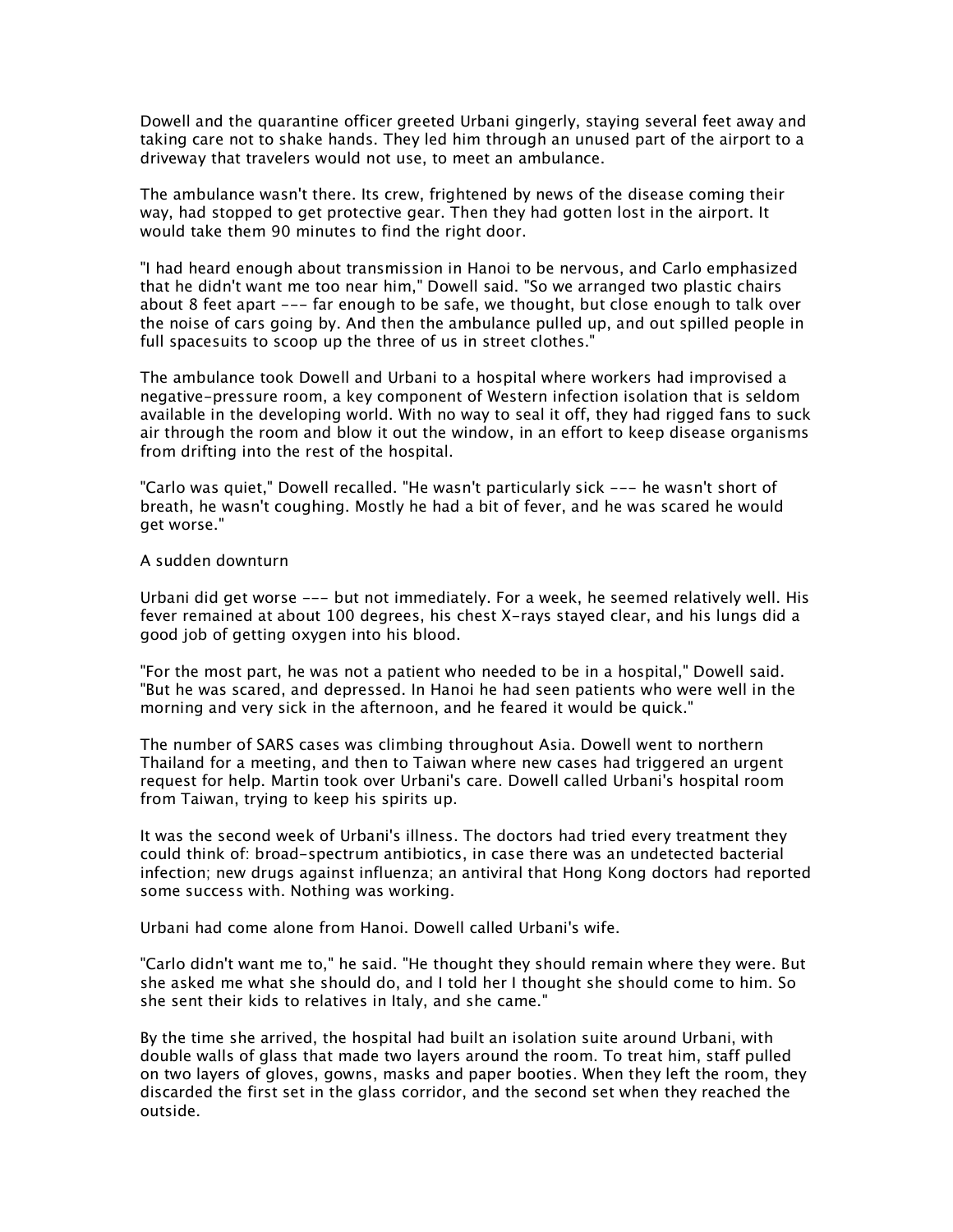*Patients who become very ill with SARS need breathing tubes to force oxygen into their lungs. Urbani's wife arrived just in time, before he was put on the respirator that would cut off his ability to speak to her.*

*More needs to be done*

*By the third week of his illness, Urbani's lungs had filled with fluid. Dowell and Martin wanted advice. The World Health Organization flew in an intensive-care specialist from Australia.*

*"He was on high ventilator settings, and we worried that there wasn't much more we could do," Dowell said. "But the specialist thought his lungs were all right. She was more worried about complications. Mike and I laughed a bit. We thought, if she could get oxygen into his blood, we could take care of the rest. We were kind of upbeat."*

*That was Friday evening. Early Saturday morning, Martin called Dowell urgently: Urbani had suffered a heart attack.*

*Dowell ran for the hospital. With no time to don a spacesuit, he grabbed a protective mask and slid between the two layers of glass. Inside the room, health care workers worked furiously to revive Urbani. Martin knelt on the bed, compressing the big man's chest in CPR.*

*Three times, Urbani's heart stopped and the team started it up again --- but the stress of severe lung disease had taxed his system too far. When his heart stopped again, Dowell accepted the inevitable and pronounced him dead.*

*The team filed out into the glass corridor, deeply upset and drenched in sweat beneath their spacesuits.*

*Telling the story, Dowell took a deep breath.*

*"To be by yourself in a strange country, in a room full of people in spacesuits who cannot touch you," he said. "That is not a good way to die."*

*Three days later, the shock of Urbani's death has barely begun to wear off. Dowell and his staff are still digesting the loss of someone who, in the three weeks they knew him, became a friend.*

*"In the evenings, I thought about what we would say to each other when this was over and we could discuss it," Dowell said.*

*Urbani is not the first friend Dowell has lost to a disease he was investigating. In 1994, as an Epidemic Intelligence Service officer, he was sent to Zaire (now known as the Democratic Republic of Congo) to help control outbreaks of Ebola. Six years later, a Zairian colleague died of Ebola when the disease recurred; he had made a small mistake in the infection control procedures that protected him.*

*Dowell broods about his team now. In their frantic rush to save Urbani's life, were any of them contaminated? He does not think so --- but until the 10-day incubation period for SARS is over, he will not know for sure.*